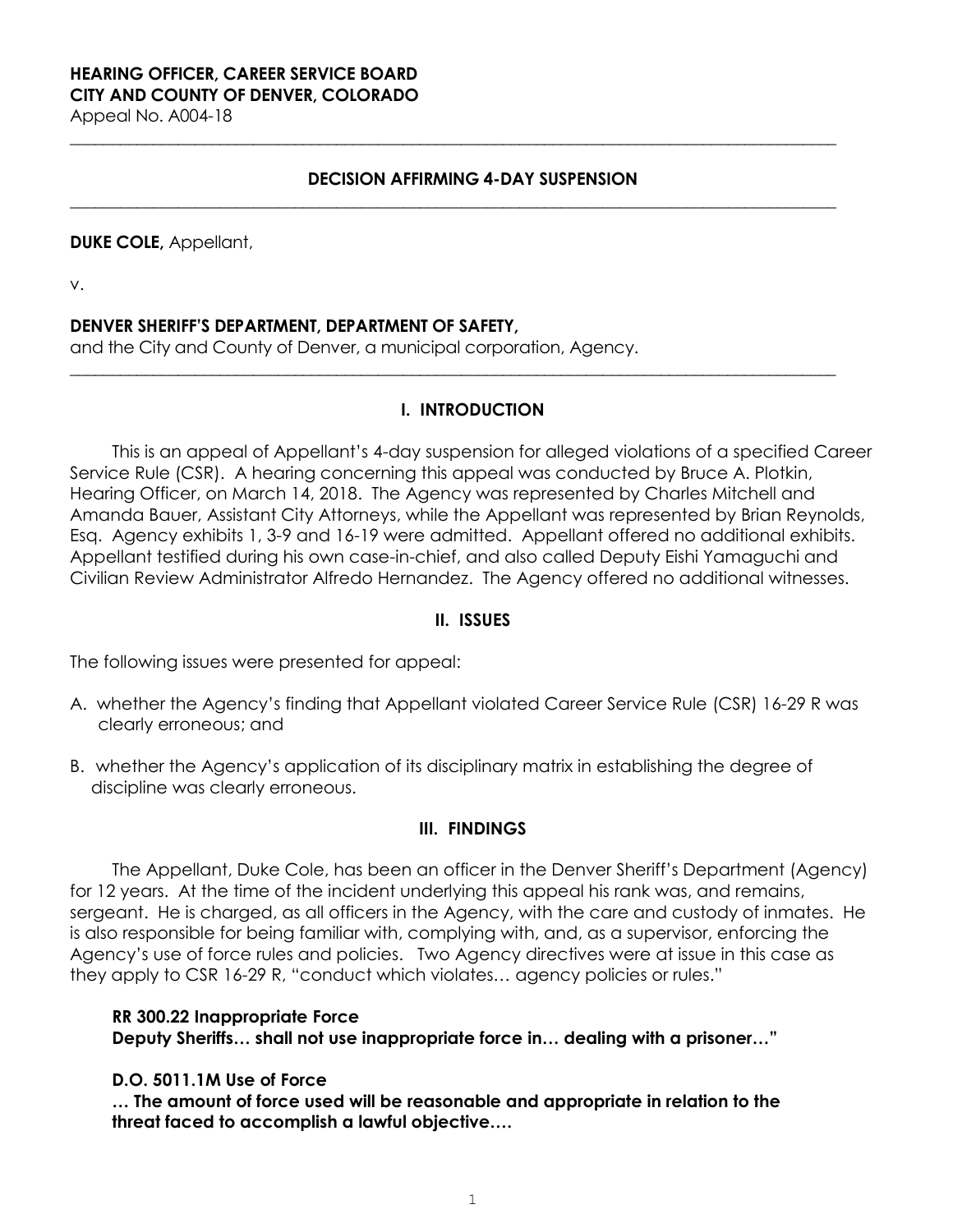On May 12, 2017, JM was being booked in at the Downtown Detention Center. He had just placed his personal items, including his cell phone, on the Intake desk when he began yelling at the intake officer, grabbed his phone off the booking desk, and began walking away with it while the booking officer yelled at him to return it. Cole observed the commotion and approached JM to direct him to relinquish his phone. JM tried to walk away while Cole attempted to restrain him by the arm. Another deputy wrested the phone from JM while Cole tried guiding JM back to the desk to finish his booking. JM shoved Cole in the chest, causing him to stagger backward.

Cole and three deputies wrestled JM to the floor while two other deputies stood ready to assist if needed. JM resisted being taken down, and continued to resist when he was on the floor, kicking and flailing his arms. While other officers controlled one limb each, Cole placed one knee behind JM's ear and exerted pressure for 8-10 seconds to gain control by pain compliance. After the officers gave several orders for JM to place his hands behind his back, he finally complied, Cole released his knee, and JM was handcuffed and carried face-down to a cell. Cole instructed the deputies to adjust their holds while carrying JM, to ensure he would not be injured. As a precaution, Cole also called for a nurse to examine JM once he was secured in a cell.

The Agency teaches its officers a procedure called the mandibular angle pressure point technique. That practice calls for applying pressure with a finger or knuckle to a nerve behind a subject's ear to gain compliance through pain. Use of a knee instead of a thumb or knuckle is not taught or recommended due to the risk of injury.

JM filed two grievances claiming he was subject to excessive force. An investigation ensued. The Agency convened a contemplation-of-discipline meeting December 4, 2017. Cole attended with his attorney-at-law. The Agency issued a notice of discipline December 26, 2017, suspending Cole for four days. This appeal followed timely.

#### **IV. ANALYSIS**

### A. Jurisdiction and Review

Jurisdiction is proper under CSR 20-20 A.2., as the direct appeal of a suspension. In disciplinary actions under CSR 20, review is not *de novo*. 1

B. Burden and Standard of Proof.

The Appellant retains the burden of persuasion, throughout the case, to prove the Agency's finding that he violated CSR 16-29 R. was clearly excessive or that the Agency's application of its disciplinary matrix in assessing the level of discipline was clearly excessive. *See* CSR 20-56 A.

### C. Appellant Claims

<u>.</u>

1. Violations. To overcome the presumption that his use of force was unreasonable and inappropriate, in violation of the above-stated rules, Cole contends the following evidence proves the Agency's findings were clearly excessive: the nurse who examined JM saw no visible marks or injuries after Cole used his knee to apply mandibular angle pressure; Cole placed all, or nearly all his weight on the knee that was on the floor, and not on the knee behind JM's ear; the amount and kind of resistance by JM justified a pain-compliance technique; and finally, Cole

 $1$  This is the first appeal decided under CSR 20, effective January 10, 2018. Previously, discipline of employees in the Sheriff's Department Deputy classification were entitled to a *de novo* review of appealable discipline.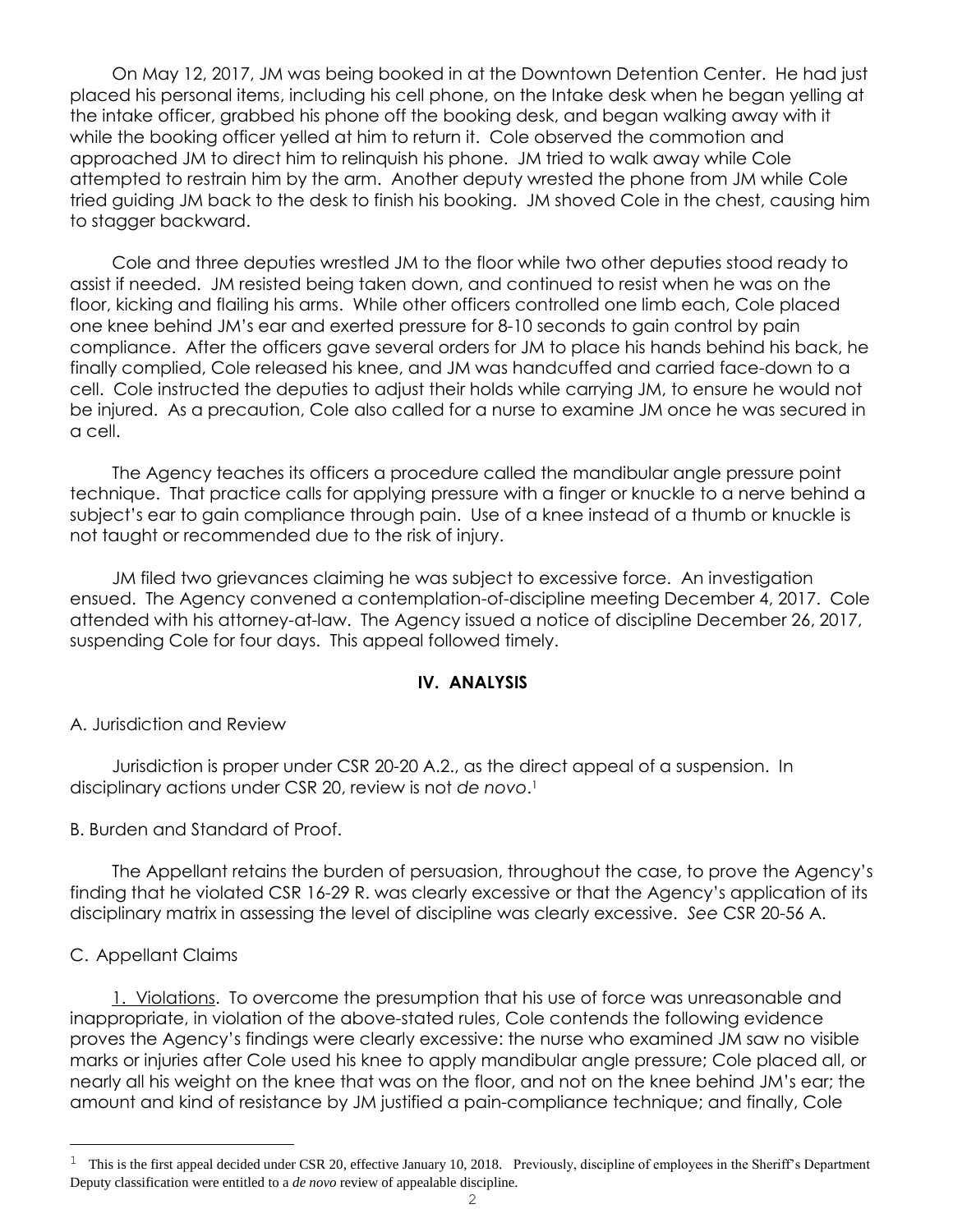explained he used his knee instead of a finger or knuckle to implement the mandibular angle pain compliance technique because, in prior instances of applying it with a finger, he always injured his finger.

Cole's claim that the nurse who examined JM found no injury conjures the logic of "no harm, no foul." While the degree of injury may relate to the degree of discipline assessed, it is not a factor addressed in the matrix to determine whether the force used in a situation was inappropriate. Thus, whether the nurse who subsequently examined JM observed visible injury was not a significant factor in the Agency's determination whether Cole violated RR 300.22 or DO 5011.1M. Instead, it was Cole's disapproved use of his knee to press behind JM's ear that was the appropriate focus of the Agency's determination, rather than the result.

Regarding the amount of force exerted, Deputy Yamaguchi was the Agency's use of force instructor. He taught the mandibular angle pressure point technique. He told the IAB interviewer, and repeated at hearing, that pressure is applied with a thumb, knuckle, or index finger, but specifically denied it is ever taught with use of the knee. [Exh. 16-6, 16-7]. "We try and avoid the head and neck… [w]e don't teach that – to put direct pressure on the head or neck." [*Id*; 16-12]. He further explained the use of a knee on the head does not make sense since it is too unstable to control the subject's head. [*Id*]. Yamaguchi's opinion is buttressed by common sense. Controlling the amount of pressure exerted on a specific point behind an inmate's ear with one knee, while balancing on the floor with the other knee, all while the inmate is flailing, $^2$  is inaccurate and dangerous<sup>3</sup> compared with using a thumb or knuckle.

Finally, if Cole feared injuring a finger by the proper application of the mandibular angle pressure point, then a different technique or approach was called for. As stated by Yamaguchi, and as is evident, balancing most of the weight on one knee while attempting to apply a limited amount of weight to the other knee to control a combative inmate, makes little sense. Many other deputies were involved or immediately available, and other options were available to Cole, as described by Yamaguchi. Since these factors prove Cole's application of the mandibular angle pressure point by using his knee was inappropriate, in violation of RR 300.22, and was unreasonable and inappropriate under D.O. 5011.1M, then the Agency's findings were reasonable. Consequently, Cole failed to prove the Agency's finding that he violated CSR 16-29 R. via those directives was clearly erroneous, as required under CSR 20-56.

2. Degree of discipline. Cole's second contention is the Agency's choice of discipline was clearly excessive. In response Cole claimed the Agency was required, but failed, to follow the factors set forth in Appendix C of its disciplinary matrix when it determined the degree of discipline. Cole cited four factors the decision-maker should consider under Appendix C. [Exh 1- 66 through 1-82]: the vulnerability of the inmate, including whether he posed a threat or resisted officers; whether force was used as punishment; the motivation in applying force; and the way force was applied.

First, the four factors cited by Cole were matrix were not exclusive, but simply examples of factors to consider. Next, even assuming the four factors cited by Cole were determinative, the evidence does not support Cole's claim that the evidence renders clearly erroneous the Agency's conclusions. Taking each cited factor in order:

L,

<sup>2</sup> In response to being asked why he did not use his hand to apply pressure instead of his knee, Cole answered he is not limber and it was more awkward than applying a knee. [Cole testimony]. This explanation is patently illogical.

 $3\,$  It should be evident that too much pressure exerted on a head or neck with the weight of an officer using his knee could easily inflict excessive injury.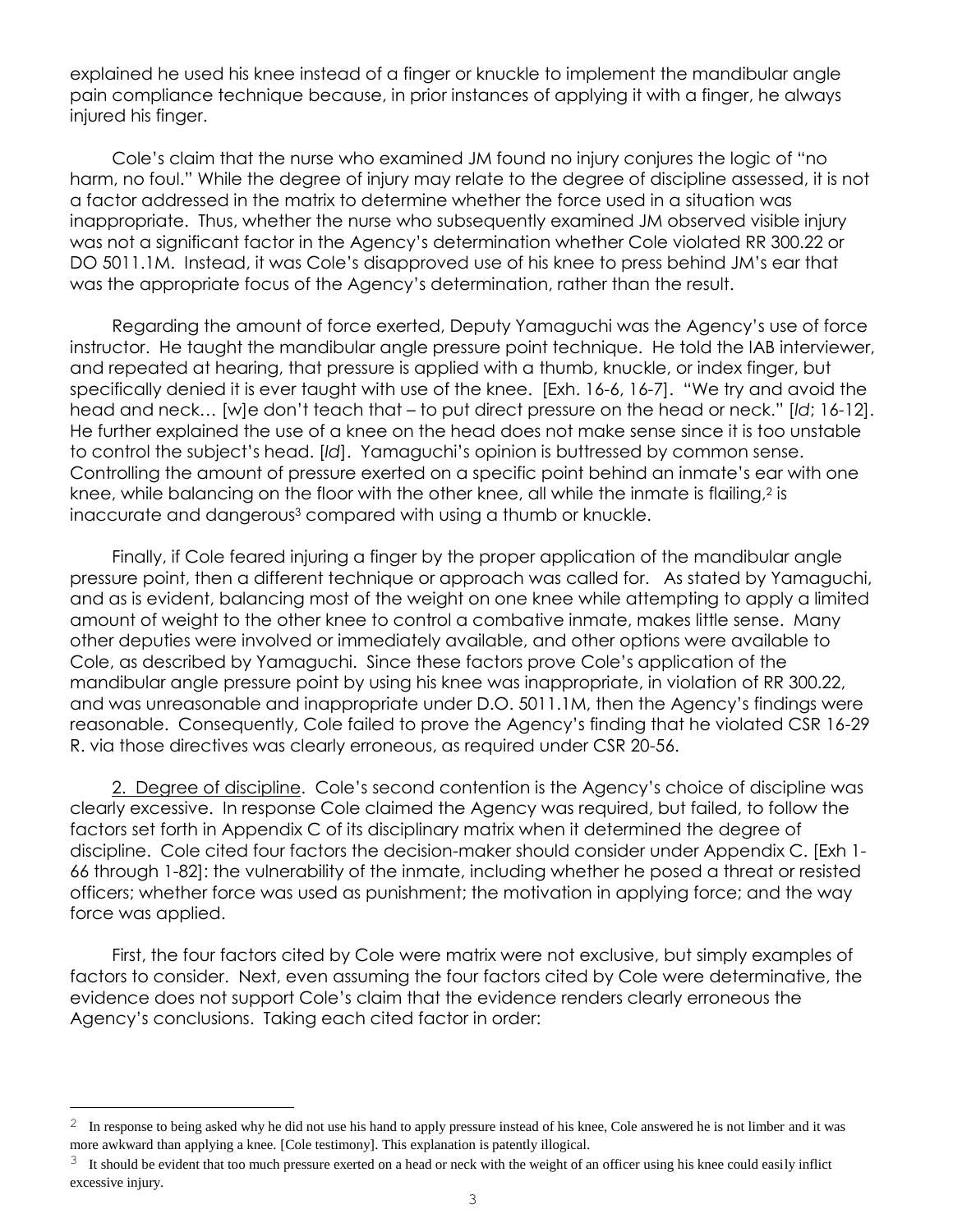## **(a) the vulnerability of the inmate, including whether the inmate was posing a threat to or resisting the officers;**

The Agency did not dispute that JM resisted the officers. He resisted being taken to the floor and kicked and flailed while on the floor. Yet four officers controlled him, and two other stood at the ready if they were needed. Under those circumstances, using a knee to control the head or neck area with pressure was unnecessary and dangerous. [*See* n. 3]. Even if the decision-maker did not apply this factor, the evidence failed to prove the Agency's decision was clearly erroneous.

## **(b) whether the force used was to punish the inmate;**

The evidence supports Cole's contention that he did not use force to punish JM, but only to control him. JM was actively resisting commands and physical restraint; Cole released pressure behind JM's ear as soon as JM became compliant; Cole instructed deputies carrying JM to adjust their holds so as not to risk injury to JM; Cole called immediately for nursing staff to evaluate JM; and the Agency did not dispute these contentions.

# **(c) the deputy's motivation in applying force, i.e. was the use of force for a proper reason;**

This factor is intimately related to the factor immediately above. Cole exerted force to control an out-of-control inmate. Some use of force was appropriate, but the kind and degree of force exerted remained problematic.

# **(d) the way in which force was applied, including whether force was applied so as to minimize the risk of harm to the inmate.**

This factor addresses the way force was applied, regardless whether actual harm resulted. There was conflicting evidence whether JM was harmed by Cole's knee. Regardless, the risk of harm was elevated by his improper application of the mandibular angle pressure technique. Yamaguchi's testimony was credible and not rebutted. He testified he never taught that it was acceptable to use a knee with this technique.

On balance, the Agency's finding, that Cole violated RR 300.22 and DO 5000.1M, establishes violations, in each instance, of CSR 16-29 R. Those findings were supported by the record evidence, and are not contrary to what a reasonable person would conclude from the record. For reasons stated here and above, those findings were not clearly erroneous.

# **V. DEGREE OF DISCIPLINE**

The purpose of discipline is to correct inappropriate behavior if possible. Appointing authorities are directed to consider the severity of the offense, an employee's past record, and the penalty most likely to achieve compliance with the rules. CSR 16-41. As with the rule violations, above, the Appellant retains the burden of persuasion to prove the degree of discipline elected by the Agency was clearly erroneous. CSR 20-56.

### **A. Severity of the proven offenses**

The lowest category for penalizing an inappropriate use of force in the Agency's disciplinary matrix falls under its category D. Conduct under that category, including a violation of RR 300.22, is defined as "conduct that is substantially contrary to the guiding principles of the department, or that substantially interferes with its mission, operations or professional image, or